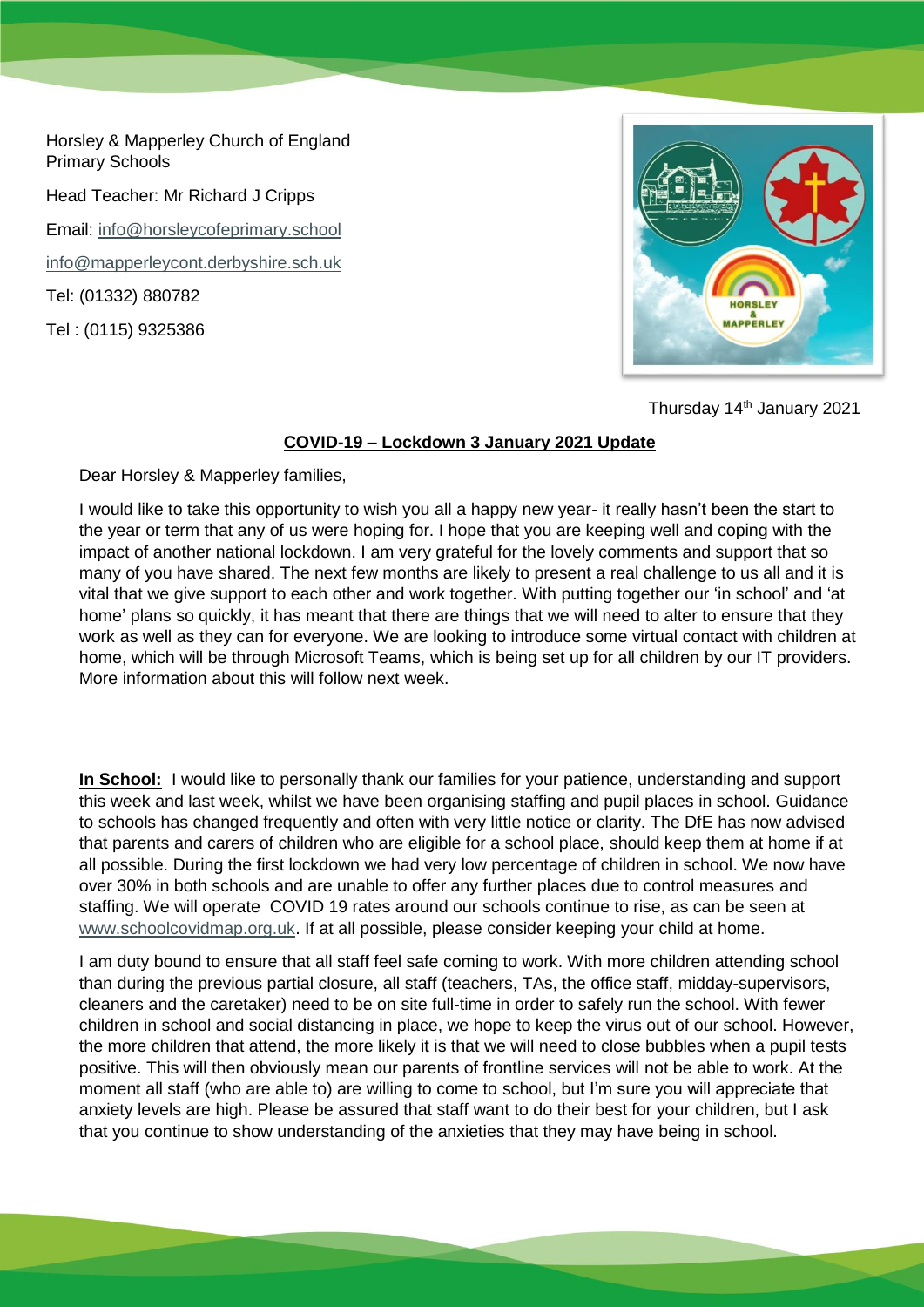**At home:** We know home learning is a real challenge for many of you – especially if you are trying to work from home at the same time – or have children in different year groups with sessions online at different times. We know that you'd rather have your children here with us at school, so would we.

For the children who are at home, remote learning is in place and covers the same learning objectives that the children in school are learning. Children can access this through our school websites and Purple Mash. We are looking forward to introducing TEAMS meetings soon. It will take staff time to become familiar with using TEAMS, as it is new to them.

Children can email their teacher through their Purple Mash email. Parents please use the teacher emails to contact class teachers. Please be aware that teachers are in school teaching, so will not be able to reply during school hours. Please could I request that emails are sent to teachers during the school week, unless urgent, as staff need to have some time to recharge with their own families at the weekend.

We are aware that some children have difficulties with accessing the technology to help them with their learning. If this is the case please email [info@mapperleycont.derbyshire.sch.uk](mailto:info@mapperleycont.derbyshire.sch.uk) or [info@horlseycofeprimary.school](mailto:info@horlseycofeprimary.school) detailing issues you are having so we can support you. We should receive a small number of laptops from the Government soon which can be allocated to those most in need. We have a small number of devices that we can loan out. We have been told it is also possible to log in to TEAMS with an Xbox or PlayStation (as long as it is connected to the internet). If you do not have wi-fi – or think that all the internet use may drain your 4G/mobile data – again let us know. There are ways to access extra mobile data.

The Government have set out a greater expectation for the completion of home learning so that children do not fall further behind. The expectation is that for EYFS, Y1 & Y2 they complete 3 hours per day and for Y3, Y4, Y5 & Y6 they complete 4 hours per day. The response to home learning so far has been brilliant – well done! The Mapperley & Horsley staff teams are fully committed to the importance of ensuring home-learning is of as high a quality as the learning for the children in school.

We know that some of the materials planned for children may prove tricky- some of the White Rose materials haven't always been clear to teachers. Should you feel that your child needs to access different work, then please look at planning for a lower year group on the websites.

At the end of the letter we will put a list of useful links and areas where there are learning from home resources (free) that might find useful – if you spot any that you know about – please let me know – I'll add them all to the website & social media so they're easy to access there too.

**Safeguarding** If you have any concerns about the safety and well-being of a child please use [headteacher@mapperleycont.derbyshire.sch.uk](mailto:headteacher@mapperleycont.derbyshire.sch.uk) or [headteacher@horsleycofeprimary.school](mailto:headteacher@horsleycofeprimary.school) to inform us. If you are concerned that a child is suffering or is at risk of significant harm please contact **Call Derbyshire – Starting Point** on Tel: 01629 533190 immediately.

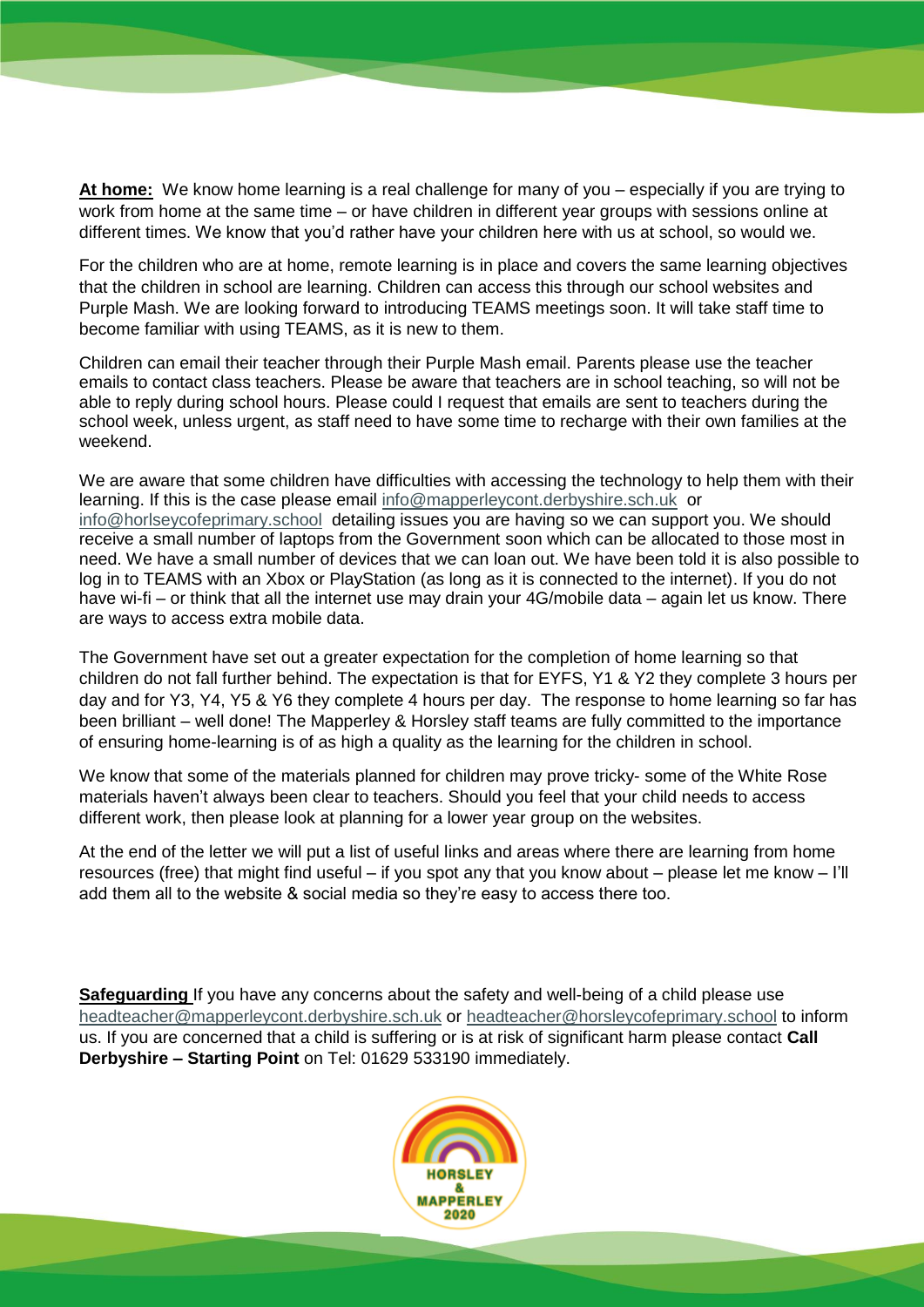#### **General Updates**

# **Times Tables Rockstars…School versus School!**

Times Tables Rockstars have introduced a new feature that allows schools to 'battle' other schools. For the next 15 days there is a tournament between Horsley & Mapperley. If you have any questions about TTRockstars, then please get in touch.

#### **Skylark Cluster**



Horsley & Mapperley belong to the *'Skylark Small School Cluster'*. This group started in 2017 as a collaboration between 10 local small schools. As we are all of similar size, and all within the local area, we have a range of similar development needs and interests. The collaboration will enable pupils to mix in greater numbers, and staff to work together to continue to move our schools forwards.

The 10 school Skylark schools are:

*Breadsall CE (VC) Primary Denby Free CE (A) Primary Horsley CE Primary Kilburn Infant and Nursery Lons Infants*

*Morley Primary Mapperley CE Primary Stanley Common CE Primary Stanley St Andrews CE Primary Streetlane Primary*



# **4 Derbyshire Teaching School Alliance**

Both Horsley & Mapperley are part of 4Derbyshire Teaching School Alliance which is an alliance of 25 schools including infant, primary and special schools. It offers schools the opportunity to become part of a school led self-improving system. It is also how we provide teacher training opportunities (both Miss Bridges in Class 1 & Miss Drury in Discoverers are having their placements with us through 4 Derbyshire). For more information, please visit [www.4derbyshiretsa.com](http://www.4derbyshiretsa.com/)

As always, we will keep the Horsley & Mapperley school communities and your families in our prayers.

Please take care and look after yourselves.

God bless.

Yours sincerely,

Mr R. J. Cripps

Headteacher